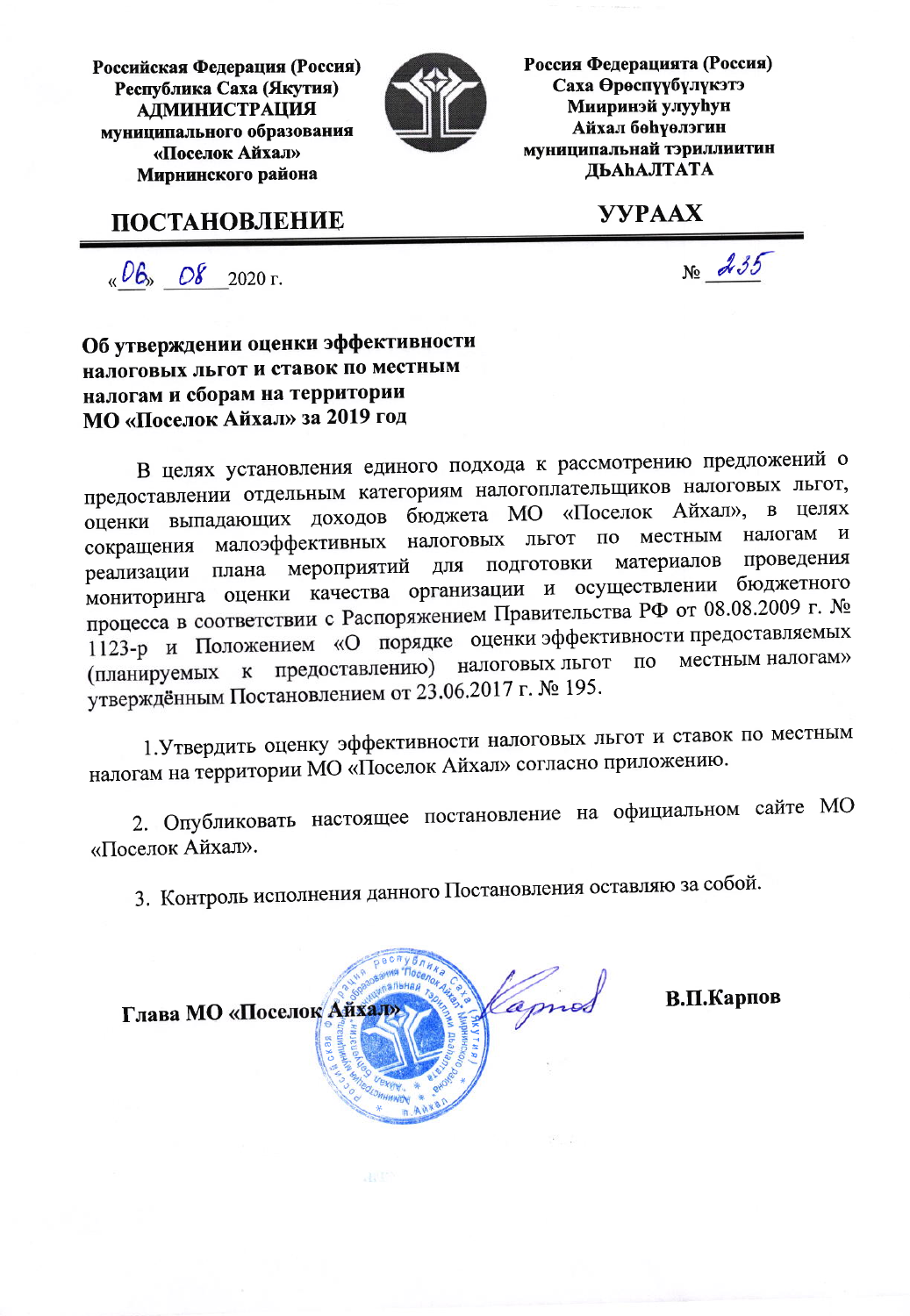Приложение № 1 **EXECUTE 1**<br>K DOCTAHOBJICHING<br>TO WARD 2020 F. No. 235

#### **PEECTP**

# предоставленных налоговых льгот по состоянию на 31 декабря 2019 года

тыс.руб.

|                                |                                               | Категория           | Основание                                                   | Содержание льготы                                                                                                                                                                                               | Срок       | Сумма          |
|--------------------------------|-----------------------------------------------|---------------------|-------------------------------------------------------------|-----------------------------------------------------------------------------------------------------------------------------------------------------------------------------------------------------------------|------------|----------------|
| $N$ <sup>o</sup> $\Pi$ / $\Pi$ | Вид налога                                    | получателей         | ведения                                                     |                                                                                                                                                                                                                 | действия   | льготы         |
|                                |                                               |                     |                                                             |                                                                                                                                                                                                                 | льготы     |                |
| $\mathbf{1}$                   | $\overline{2}$                                | 3                   | $\overline{4}$                                              | 5                                                                                                                                                                                                               | 6          | $\overline{7}$ |
| $\mathbf{1}$                   | Земельный<br>налог                            | Юридические<br>лица | Положение<br>о налогах и                                    | Льгота по земельному<br>виде<br>$\, {\bf B}$<br>налогу                                                                                                                                                          | бессрочное | 214,00         |
|                                |                                               |                     | сборах МО<br>«Поселок<br>Aйхал»                             | освобождения<br><b>OT</b><br>налогообложения<br>муниципальных<br>учреждений<br><b>ИЗ</b><br>финансируемые<br>бюджета                                                                                            |            |                |
| $\overline{2}$                 | Земельный                                     | Физические          | Положение                                                   | Льгота по земельному                                                                                                                                                                                            | бессрочное |                |
|                                | налог                                         | лица                | о налогах и<br>сборах МО<br>«Поселок                        | физических<br>налогу<br>$\mathbf c$<br>связи<br>$\, {\bf B}$<br>лиц,<br>применением                                                                                                                             |            | 0,00           |
|                                |                                               |                     | Aйхал»                                                      | налогоплательщиками<br>специальных<br>режимов<br>налоговых<br>(пенсионеры,<br>пенсии,<br>получающие<br>в<br>назначаемые<br>порядке,<br>установленном<br>пенсионным<br>законодательством)                        | бессрочное |                |
| 3                              | на<br>Налог<br>имущество<br>физических<br>лиц | Физические<br>лица  | Положение<br>о налогах и<br>сборах МО<br>«Поселок<br>Айхал» | Льгота по налогу на<br>имущество<br>физических<br>лиц,<br>связи с применением<br>налогоплательщиками<br>специальных<br>режимов<br>налоговых<br>(пенсионеры,<br>пенсии,<br>получающие<br>назначаемые<br>порядке, | B<br>В     | 0,00           |
|                                |                                               |                     |                                                             | установленном<br>пенсионным<br>законодательством)                                                                                                                                                               |            |                |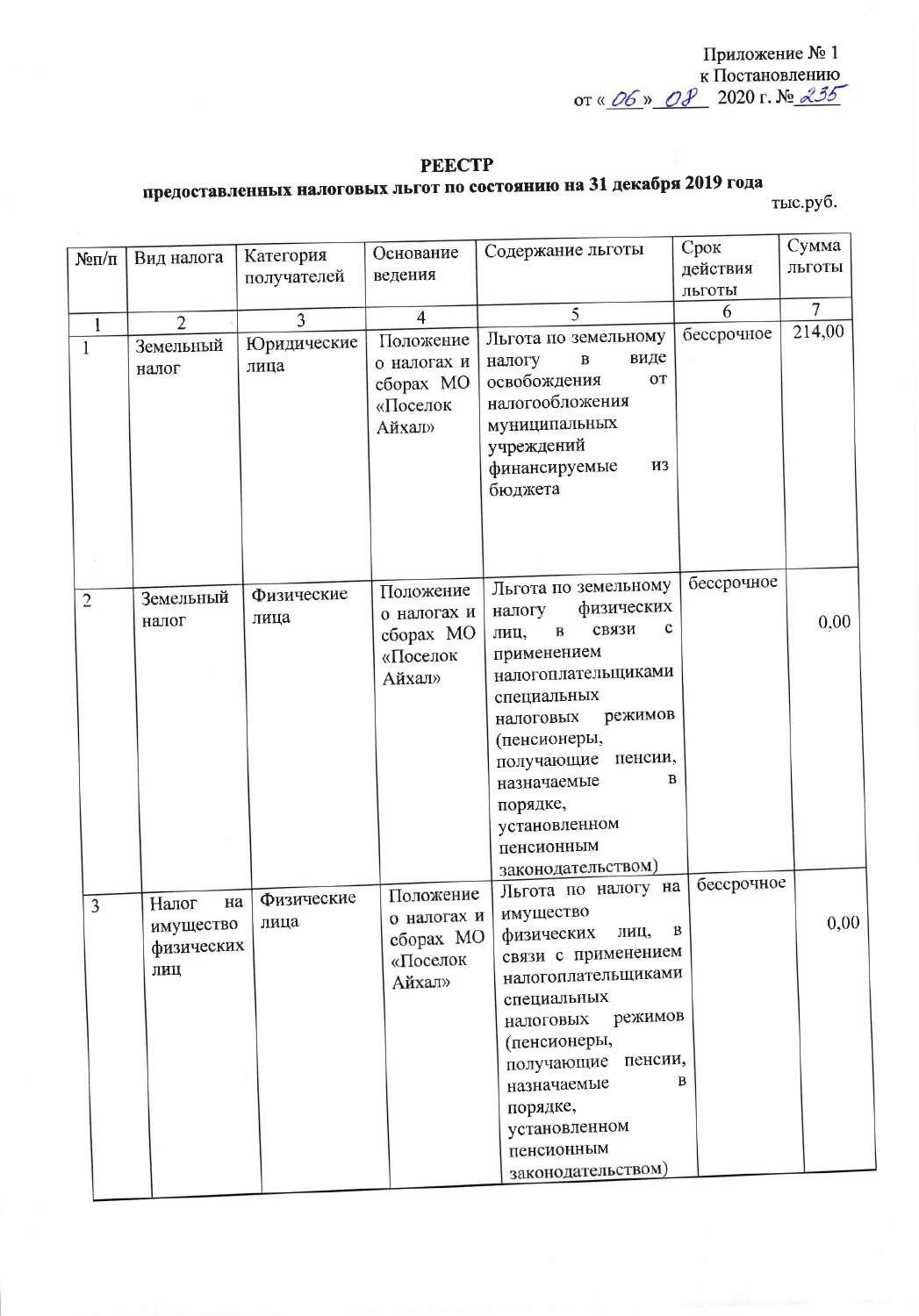Приложение № 2<br>
к Постановлению<br>
от « *Об*» *ОЗ* 2020 г. № 235

## **ОЦЕНКА** эффективности предоставляемых (планируемых к предоставлению) налоговых льгот

| N <sub>2</sub><br>$\Pi/\Pi$ | Наименование<br>налога | Наименование<br>категории<br>налогоплательщиков | Объем<br>предоставляемых<br>(планируемых<br>предоставлению)<br>льгот<br>налоговых<br>тыс.руб. | Оценка<br>бюджетной<br>эффективности | <b>Оценка</b><br>экономической<br>эффективности | Оценка социальной<br>эффективности |
|-----------------------------|------------------------|-------------------------------------------------|-----------------------------------------------------------------------------------------------|--------------------------------------|-------------------------------------------------|------------------------------------|
|                             |                        |                                                 |                                                                                               |                                      |                                                 |                                    |
|                             |                        |                                                 | 214,00                                                                                        | 1,13                                 | 1,19                                            | 0,0                                |
|                             | Земельный налог        | Юридические лица                                | 0.00                                                                                          | 1,16                                 | 0.90                                            | 0,0                                |
|                             | Земельный налог        | Физические лица                                 |                                                                                               |                                      | 0,91                                            | 0,0                                |
|                             | Налог на имущество     | Физические лица                                 | 0,00                                                                                          | 1,23                                 |                                                 |                                    |
|                             | физических лип         |                                                 |                                                                                               |                                      |                                                 |                                    |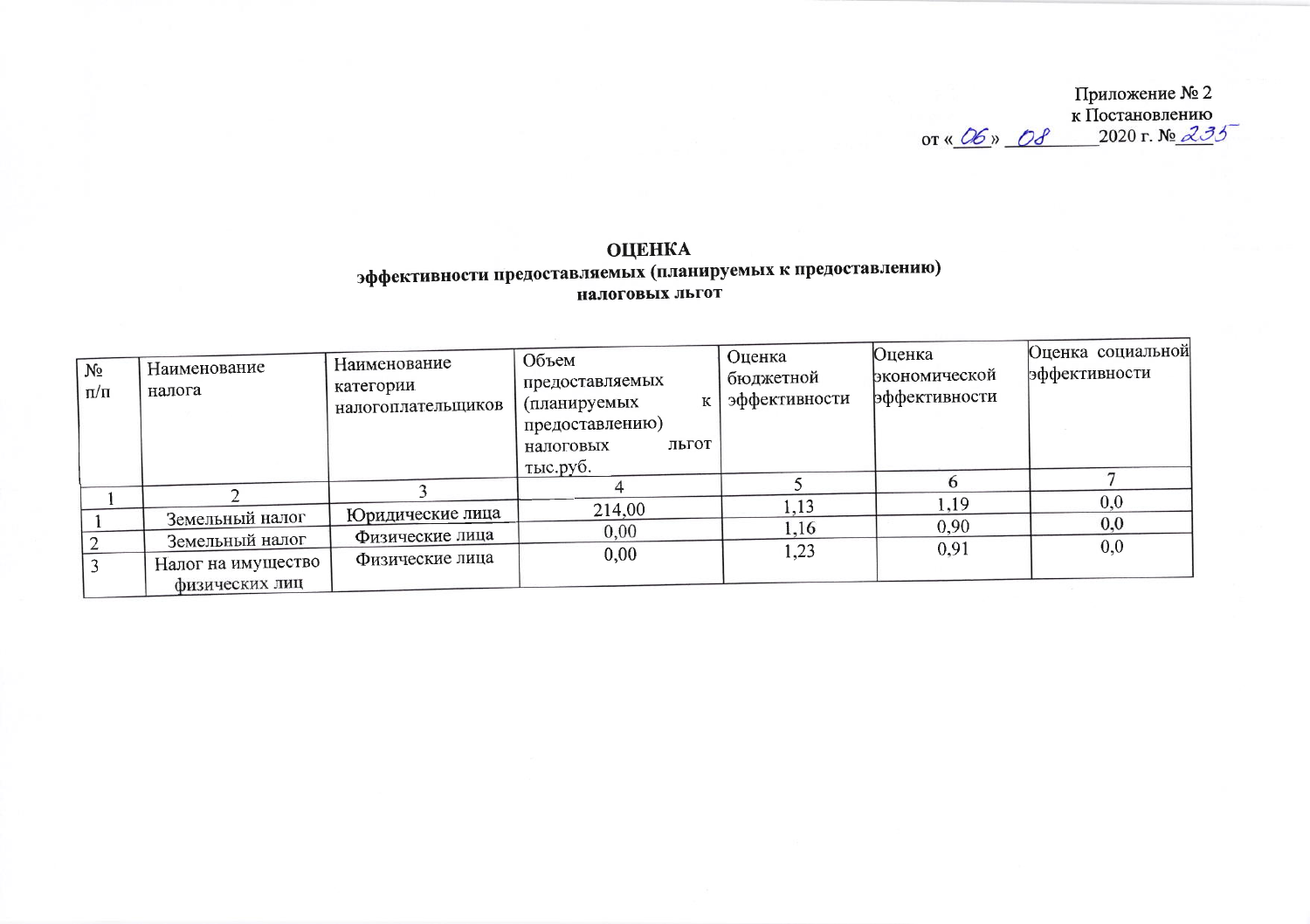## Аналитическая записка по результатам оценки эффективности предоставляемых налоговых льгот по местным налогам на территории муниципального образования «Поселок Айхал» Мирнинского района РС (Я) за 2019 год

Порядок проведения оценки эффективности предоставленных (планируемых к предоставлению) налоговых льгот по местным налогам утвержден Постановлением Администрации МО «Поселок Айхал» Мирнинского района» РС (Я) №195 от 23.06.2017 г.

Оценка эффективности предоставленных (планируемых к предоставлению) налоговых льгот проводится в целях определения степени достижения задач, к которым относятся:

- стимулирование роста налогооблагаемой базы в целях увеличения налоговых платежей в бюджет МО «Поселок Айхал»;

- стимулирование использования финансовых ресурсов налогоплательщиков для расширения и обновления производств и технологий в целях увеличения объемов производства и создания новых рабочих мест;

- поддержка социально незащищенных слоев населения.

Показателями оценки налоговых льгот являются:

- бюджетная эффективность - влияние предоставления налоговой льготы на объемы доходов бюджета МО «Поселок Айхал»;

- экономическая эффективность - динамика инвестиций в основной капитал у категории налогоплательщиков, которой предоставлена (планируется к предоставлению) налоговая

- социальная эффективность - последствия введения налоговой льготы, определяемые льгота; показателями, подтверждающими повышение социальной защищенности населения, создание благоприятных условий развития социальной инфраструктуры.

Положение «О налогах и сборах муниципального образования «Поселок Айхал» утверждено решением сессии Айхальского поселкового Совета от 27.11.2010г. №39-10. Положение действует в редакции решений сессий Айхальского поселкового Совета от 31.03.2011 № 43-12, от 19.05.2011 № 45-2, от 29.11.2011 № 50-3, от 10.04.2012 № 54-8, от 27.11.2012 III-№ 2-8, от 29.04.2013 III- № 7-8, от 30.06.2014 III- № 23-4, от 19.11.2014 III- № 29-4, or 22.11.2016 г. III-№55-3, от 23.05.2017 III-№61-17, от 21.12.2017 IV-№6-4, от 28.11.2018 IV-№23-14, от 19.11.2019 г. IV-№37-11.

## Проведение оценки эффективности предоставленных налоговых льгот. Налог на имущество физических лиц

Поступления по налогу на имущество физических лиц в 2019 году в бюджет МО «Поселок Айхал» составили 1 404 331,07 рублей, что соответствует 0,88% от общего объема налоговых и неналоговых доходов.

Сумма налога на имущество физических лиц, не поступившая в бюджет в связи с предоставлением налогоплательщикам льгот (по налогу льгот, установленных ст.395 НК РФ) по данным отчета №5-МН ФНС «Отчет о налоговой базе и структуре начислений по местным налогам» за 2019 год составляет 0,0 тыс. рублей.

## Земельный налог

В соответствии с Положением «О налогах и сборах МО Поселок Айхал» дополнительно к льготам, предусмотренным статьей 395 Налогового кодекса РФ, установлена следующая льгота по оплате земельного налога (освобождаются от уплаты земельного налога):

- муниципальные учреждения, финансируемые из местных бюджетов на 70 и более

Поступления по земельному налогу в 2019 году в бюджет МО «Поселок Айхал» составили процентов. 8 801 571,69 рублей, что соответствует 5,5% о общего объема налоговых и неналоговых доходов.

Сумма земельного налога по юридическим лицам, не поступившая в бюджет в связи с предоставлением налогоплательщикам льгот (по налогу льгот, установленных ст.395 НК РФ) по